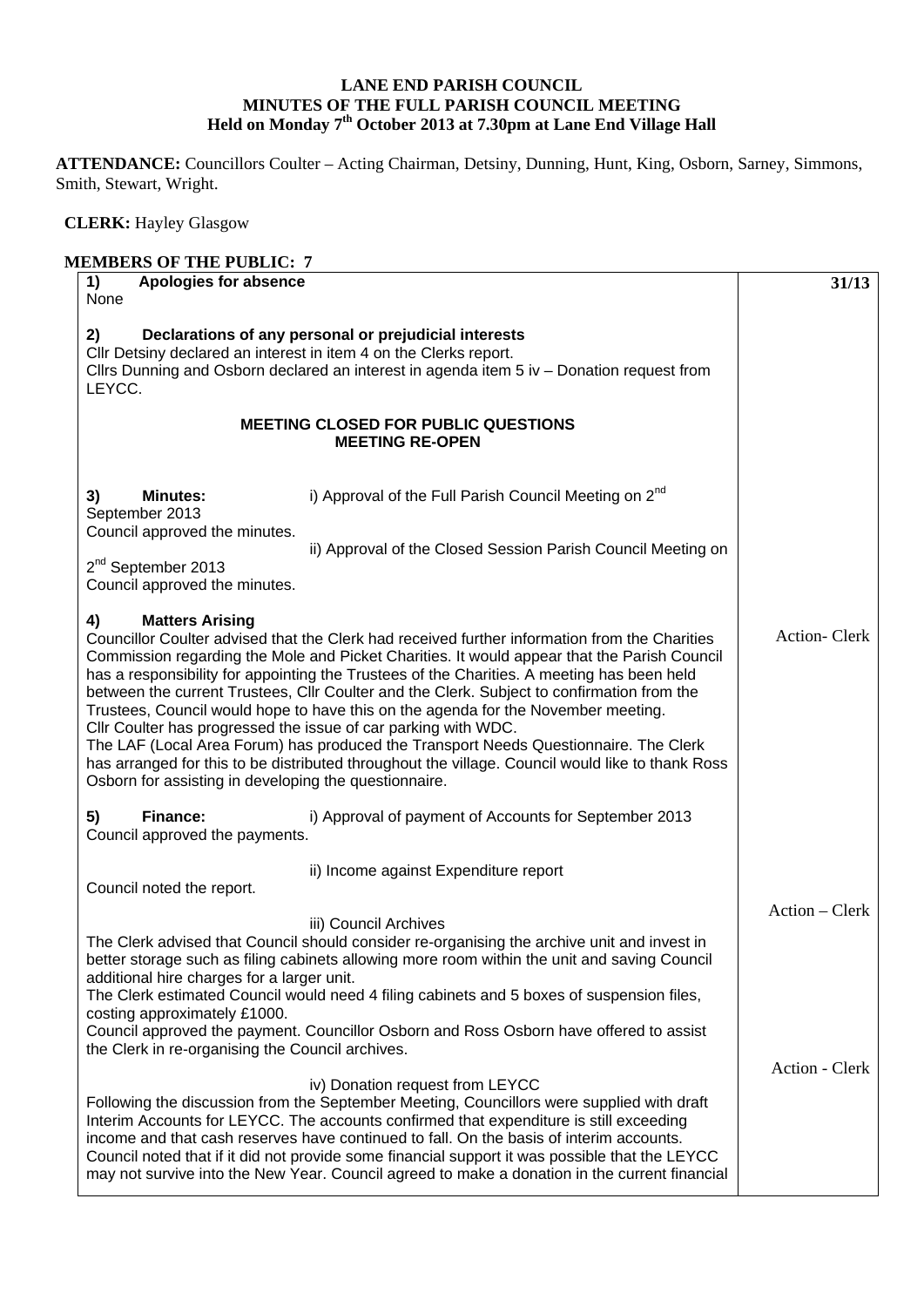| year of £4,000. Council also agreed that it would consider a further donation in the next<br>financial year after a Business Plan has been produced. Council expressed a wish that it<br>would like to assist LEYCC in producing a Business Plan. Cllr Detsiny will join the LEYCC<br>Committee and any other Councillors who are interested in joining the LEYCC Committee                                                                                                                                                        | 32/13<br>Action – Clerk          |
|------------------------------------------------------------------------------------------------------------------------------------------------------------------------------------------------------------------------------------------------------------------------------------------------------------------------------------------------------------------------------------------------------------------------------------------------------------------------------------------------------------------------------------|----------------------------------|
| should contact the Clerk.                                                                                                                                                                                                                                                                                                                                                                                                                                                                                                          |                                  |
| <b>Allotments Rents and Lease Agreements</b><br>6)<br>The Clerk recommended a small increase to allotment rents and lease agreements.<br>Council approved the recommendations.                                                                                                                                                                                                                                                                                                                                                     |                                  |
| <b>Christmas in the Village</b><br>7)<br>CIIr Smith requested a budget of £400 for advertising costs etc. Council approved the budget<br>of £400 for the Christmas in the Village event.                                                                                                                                                                                                                                                                                                                                           | Action - Clerk                   |
| Clerk's report<br>8)<br>The Clerk reported she had received a telephone call from the Parishioner currently renting<br>the Orchard allotments and two fields adjoining the Marlow Road. Councillors were also given<br>copies of a letter received at the Council office today. The Clerk recommended this is brought<br>back to Council for discussion at the November meeting.                                                                                                                                                   | Action – Clerk                   |
| The Clerk received a letter regarding a piece of land opposite Folly Cottages, Moor End. The<br>small parking area has been covered with gravel and wood has been placed to make it look<br>as if it is one parking bay. Council asked the Clerk to contact the Parishioner who has carried<br>out the work asking them kindly to remove the wood but the gravel may remain if this helps<br>with the mud in the winter months. The parking area is meant for all visitors and was not<br>designed to be parking for one property. | Action – Clerk                   |
| The Clerk received a request for the Lane End Primary School PTA to use the Lane End<br>Playing Fields for a fireworks display on 8 <sup>th</sup> November 2014. Council asked if the PTA can<br>contact the Parishioners whom own the horses in the fields adjoining the playing fields. If<br>permission is given by those Parishioners the Parish Council would be happy to formally<br>consider the request.                                                                                                                   |                                  |
| <b>Invitations to Meetings, Correspondence &amp; Reports received</b><br>9)<br>Council noted the report.                                                                                                                                                                                                                                                                                                                                                                                                                           |                                  |
| <b>Matters raised by Councillors</b><br>10)<br>Cllr Smith attended a course regarding Data Protection Act. Councillor Smith advised she has<br>a copy of the presentation if any Councillors would like to view it.<br>Cllr King advised that another Lane End Speed Awareness week has taken place. Police<br>issued 62 motorists with fixed penalty notices<br>Cllr Detsiny advised the Clerk will issue an update regarding the PACE project shortly.                                                                           | Action – Clerk<br>Action - Clerk |
| 11)<br>Planning: To consider new applications and receive Wycombe District Council<br><b>Decisions and Appeals</b>                                                                                                                                                                                                                                                                                                                                                                                                                 |                                  |
| <b>New Applications</b>                                                                                                                                                                                                                                                                                                                                                                                                                                                                                                            |                                  |
| 13/07158/CTREE - Hide Away, Ditchfield Common, Lane End, Bucks, HP14 3HJ -<br>Fell Silver Birch.<br>Refer to tree specialists.                                                                                                                                                                                                                                                                                                                                                                                                     |                                  |
| 13/07165/FUL - Rackleys Farm, Marlow Road, Cadmore End, Bucks, HP14 3PP -<br>Conversation of barn to a self-contained dwelling.<br>No objection.                                                                                                                                                                                                                                                                                                                                                                                   |                                  |
| 13/07209/FUL - Nineacres Lodge, Fingest Lane, Fingest, Bucks, RG9 6QA - Erection of<br>detached 4 bed bungalow with detached double garage following the demolition of the<br>existing bungalow and garage.<br>No objection.                                                                                                                                                                                                                                                                                                       |                                  |
| 13/06922/FUL - Pound Farm, Marlow Road, Cadmore End, Bucks, HP14 3PF -<br>Conversion and extension to existing barn (Barn 2) to provide 3xbed dwelling with amenity<br>space and associated car-parking spaces with access via existing access and communal<br>courtyard.                                                                                                                                                                                                                                                          |                                  |